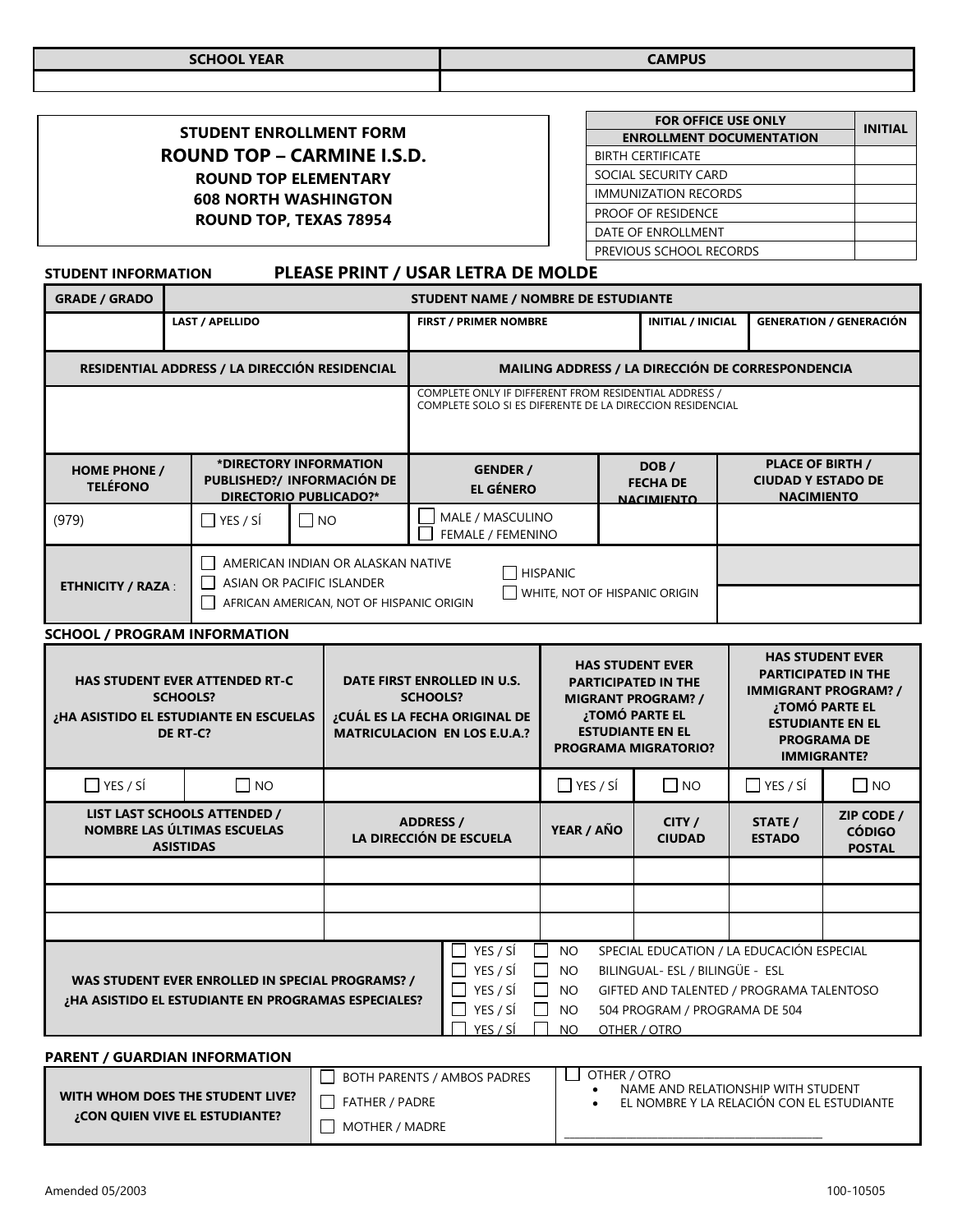|                                           | <b>FATHER / GUARDIAN NAME /</b><br>EL NOMBRE DE PADRE O GUARDIÁN | DOES FATHER WORK ON FEDERAL PROPERTY OR FOR FEDERAL GOVT? /<br><b>;TRABAJA EL PADRE EN PROPIEDAD FEDERAL O PARA EL GOBIERNO FEDERAL?</b> |                                                           |  |  |
|-------------------------------------------|------------------------------------------------------------------|------------------------------------------------------------------------------------------------------------------------------------------|-----------------------------------------------------------|--|--|
| LAST NAME / APELLIDO                      | FIRST NAME / PRIMER NOMBRE                                       | $\Box$ YES / SÍ<br>$\Box$ No                                                                                                             |                                                           |  |  |
|                                           | RESIDENTIAL ADDRESS / LA DIRECCIÓN RESIDENCIAL                   | <b>PLACE OF EMPLOYMENT /</b><br><b>LUGAR DE EMPLEO</b>                                                                                   | <b>ADDRESS OF EMPLOYMENT /</b><br>LA DIRECCIÓN DEL EMPLEO |  |  |
|                                           |                                                                  |                                                                                                                                          |                                                           |  |  |
| <b>PHONE /</b><br><b>TELÉFONO DE CASA</b> | <b>WORK PHONE /</b><br><b>TELÉFONO DE TRABAJO</b>                | <b>CELL PHONE /</b><br>EL NÚMERO DEL TELÉFONO CÉLULAR                                                                                    | <b>E-MAIL ADDRESS /</b><br>DIRECCIÓN DE ENVÍO ELECTRÓNICO |  |  |
| (915)                                     |                                                                  |                                                                                                                                          |                                                           |  |  |

|                                           | <b>MOTHER / GUARDIAN NAME /</b><br>EL NOMBRE DE MADRE O GUARDIÁN | DOES MOTHER WORK ON FEDERAL PROPERTY OR FOR FEDERAL GOVT? /<br>¿TRABAJA LA MADRE EN PROPIEDAD FEDERAL O PARA EL GOBIERNO FEDERAL? |                                                           |  |  |
|-------------------------------------------|------------------------------------------------------------------|-----------------------------------------------------------------------------------------------------------------------------------|-----------------------------------------------------------|--|--|
| LAST NAME / APELLIDO                      | FIRST NAME / PRIMER NOMBRE                                       | $\Box$ YES / SÍ                                                                                                                   | $\Box$ NO                                                 |  |  |
|                                           | RESIDENTIAL ADDRESS / LA DIRECCIÓN RESIDENCIAL                   | <b>PLACE OF EMPLOYMENT /</b><br><b>LUGAR DE EMPLEO</b>                                                                            | <b>ADDRESS OF EMPLOYMENT /</b><br>LA DIRECCIÓN DEL EMPLEO |  |  |
|                                           |                                                                  |                                                                                                                                   |                                                           |  |  |
| <b>PHONE /</b><br><b>TELÉFONO DE CASA</b> | <b>WORK PHONE /</b><br><b>TELÉFONO DE TRABAJO</b>                | <b>CELL PHONE /</b><br>EL NÚMERO DEL TELÉFONO CÉLULAR                                                                             | <b>E-MAIL ADDRESS /</b><br>DIRECCIÓN DE ENVÍO ELECTRÓNICO |  |  |
| (915)                                     |                                                                  |                                                                                                                                   |                                                           |  |  |

| <b>EMERGENCY CONTACT PERSON (OTHER THAN PARENT/GUARDIAN) /</b><br>LA PERSONA DE CONTACTO DE EMERGENCIA (APARTE DE PADRE /GUARDIAN) | <b>PHONE / TELEFONO</b> |
|------------------------------------------------------------------------------------------------------------------------------------|-------------------------|
|                                                                                                                                    |                         |

## **LIST OTHER PEOPLE LIVING IN HOUSEHOLD / NOMBRE LAS PERSONAS QUE VIVEN EN SU RESIDENCIA**

| <b>NAME / NOMBRE</b> | AGE / EDAD | <b>GRADE / NIVEL</b> | <b>SCHOOL ATTENDING / ESCUELA</b> |
|----------------------|------------|----------------------|-----------------------------------|
|                      |            |                      |                                   |
|                      |            |                      |                                   |
|                      |            |                      |                                   |
|                      |            |                      |                                   |
|                      |            |                      |                                   |

## **INFORMATION OF PERSON ENROLLING STUDENT / INFORMACIÓN DE LA PERSONA MATRICULANDO AL ESTUDIANTE**

|                      | NAME OF PERSON ENROLLING THE STUDENT<br>EL NOMBRE DE LA PERSONA MATRICULANDO AL ESTUDIANTE | RESIDENTIAL ADDRESS / LA DIRECCIÓN RESIDENCIAL                                        |
|----------------------|--------------------------------------------------------------------------------------------|---------------------------------------------------------------------------------------|
| LAST NAME / APELLIDO | FIRST NAME / PRIMER NOMBRE                                                                 |                                                                                       |
|                      | DATE OF BIRTH / FECHA DE NACIMIENTO                                                        |                                                                                       |
|                      |                                                                                            |                                                                                       |
|                      | RELATIONSHIP TO STUDENT / LA RELACIÓN AL ESTUDIANTE                                        | <b>ENROLLEE'S SIGNATURE /</b><br>FIRMA DE PERSONA QUE ESTA MATRICULANDO AL ESTUDIANTE |
|                      |                                                                                            |                                                                                       |

**\*DIRECTORY INFORMATION**: *"Directory information" means information not generally considered harmful or an invasion of privacy if disclosed. It includes the student's name, address, telephone number, date and place of birth, photograph, participation in officially recognized activities and sports, weight and height of members of athletic teams, dates of attendance, honors and awards received, grade level, enrollment status, and the most recent previous school attended. If you object to the release of directory information about your child/children, then indicate "NO" on the Student Enrollment form.*